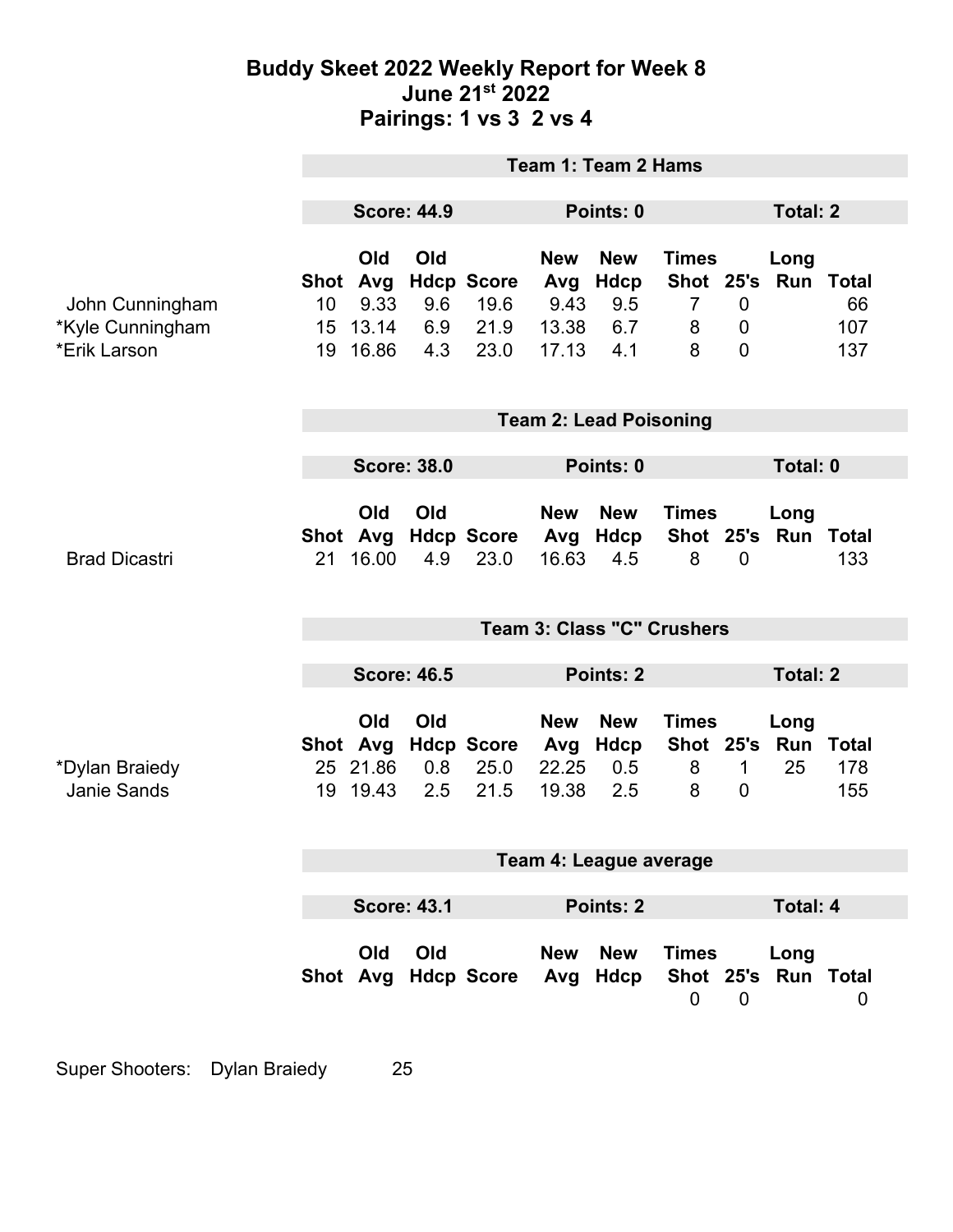**Buddy Skeet 2022 Weekly Report for Week 8 June 21st 2022 Pairings: 1 vs 3 2 vs 4**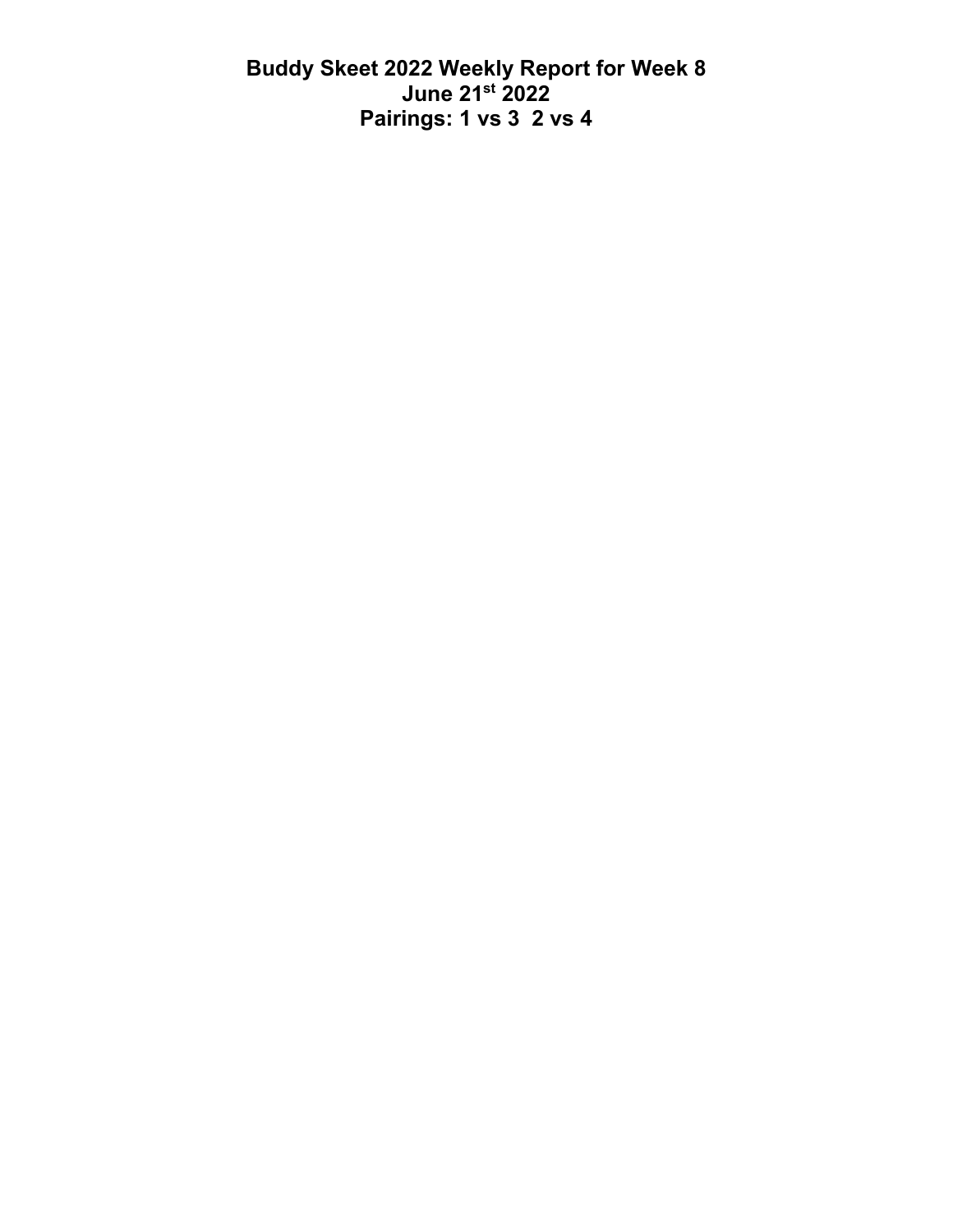## **Buddy Skeet 2022 Weekly Report for Week 8 June 21st 2022 Pairings: 1 vs 3 2 vs 4**

## **Buddy Skeet 2022 Team Standings through week 8**

| Team 4 | League average            | 4.0        |
|--------|---------------------------|------------|
| Team 3 | <b>Class "C" Crushers</b> | <b>2.0</b> |
| Team 1 | <b>Team 2 Hams</b>        | 2.0        |
| Team 2 | <b>Lead Poisoning</b>     | 0.0        |